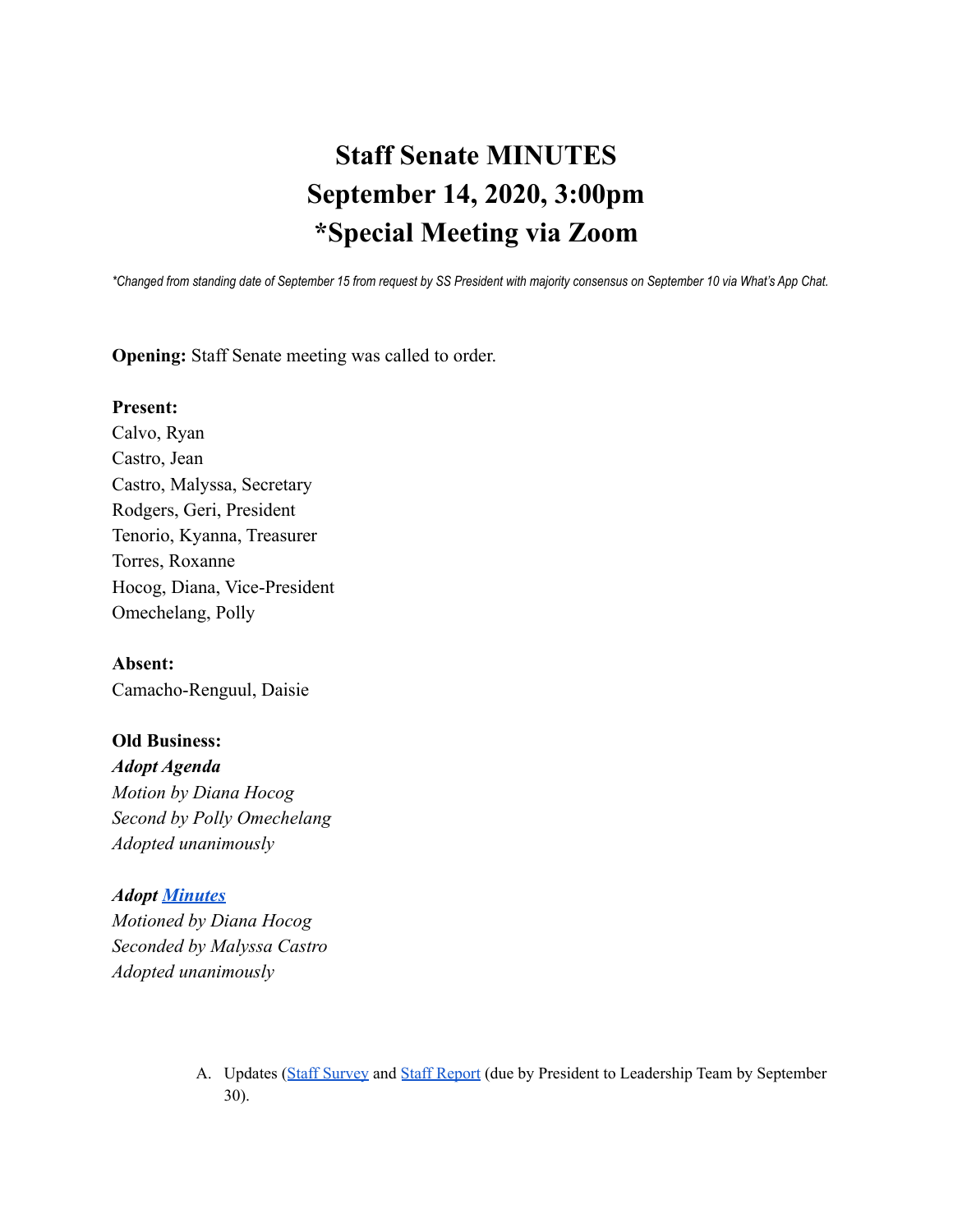- *Ky presented the results of the survey. She did a short recap. This information will not be discussed in the Staff Assembly tomorrow.*

- *- [Report Ideas](https://docs.google.com/document/d/18BQaOB9EDWQXmT732tuZpBgFtkh_V66Bmb0-TX1q_Iw/edit?usp=sharing) due on September 30th \*updated during the meeting*
	- *Anniversary*
	- *Due in a few days.*

# **I. New Business**

- A. FY 20-21 Budget
	- *1. Ky said It is not final, Staff of the Month was approved. 25% cut overall.*
	- *2. October Staff of the Month depends on budget, which is still pending.*
- B. Marianas Food Bank
	- *1. IP Frankie would like for us to take the lead.*
- C. [Committee](https://docs.google.com/document/d/1083Q9Dyw9CDy2i8W-WAGcZxFqfi-aa2OyVHgYGfoerA/edit) Work: Policy Committee will spearhead Staff [of the Month](https://docs.google.com/document/d/14pUSwcQ4oYrkBJ-kyCyt5Xje3HooPulzKK_gkgNyfjE/edit) and Action Committee (senators discuss possibility of Christmas care package project or other projects pending budget received from BAFC) for staff and staff [retention strategies.](https://docs.google.com/document/d/1ukmPmWmiwBHLSAcv4z53cSkPqAB9LOnIYTKxMp-LNSA/edit)
	- *1. Policy Committee*
		- *a) Employee of the Quarter instead of the month gives us time to.*
		- *b) Details will be done in the next two weeks.*
		- *c) For the assembly: Staff Recognition*
		- *d) Ryan Calvo will be the Chairperson for Policy Committee*
	- *2. Action Committee*
		- *a) Holiday Care Packages Pending budget*
	- *3. Staff Retention strategies*
		- *a) Brainstorm and input on their own time.*
		- *b) Bring it up with our teams.*
		- *c) Cross training that doesn't cost anything*
- D. [Topics & logistics](https://docs.google.com/document/d/16oj4rKqrLGixqeieYxf0MwzwvGDYv1qyBy36r3hGFag/edit), [PPT for first Staff Assembly](https://docs.google.com/presentation/d/1Ynav3nNPt9KwUYBqTVNshF6wjPprpp5bxzkTIl01AUI/edit#slide=id.g96814095c0_0_1139), 9/16/20, 10:00-11:00AM
	- *1. Went over the presentation.*

#### **II. Announcements:**

- A. Dry-run for Staff Assembly, **Sept 15, 9:00-9:20AM** Zoom ID: **<https://marianas.zoom.us/j/93695986645>**
- B. Staff Assembly, **Sept 16, 10:00-11:00AM**, Zoom ID: **<https://marianas.zoom.us/j/91691479348>**
	- *- We will meet to wrap up via email on Thursday*
- C. Next Standing Meeting: Oct 20, 2020, 3PM Zoom ID: **<https://marianas.zoom.us/j/91289726643>**

## **Future agenda items:**

*1. Edit bylaws at our next meeting.*

## **Adjournment:**